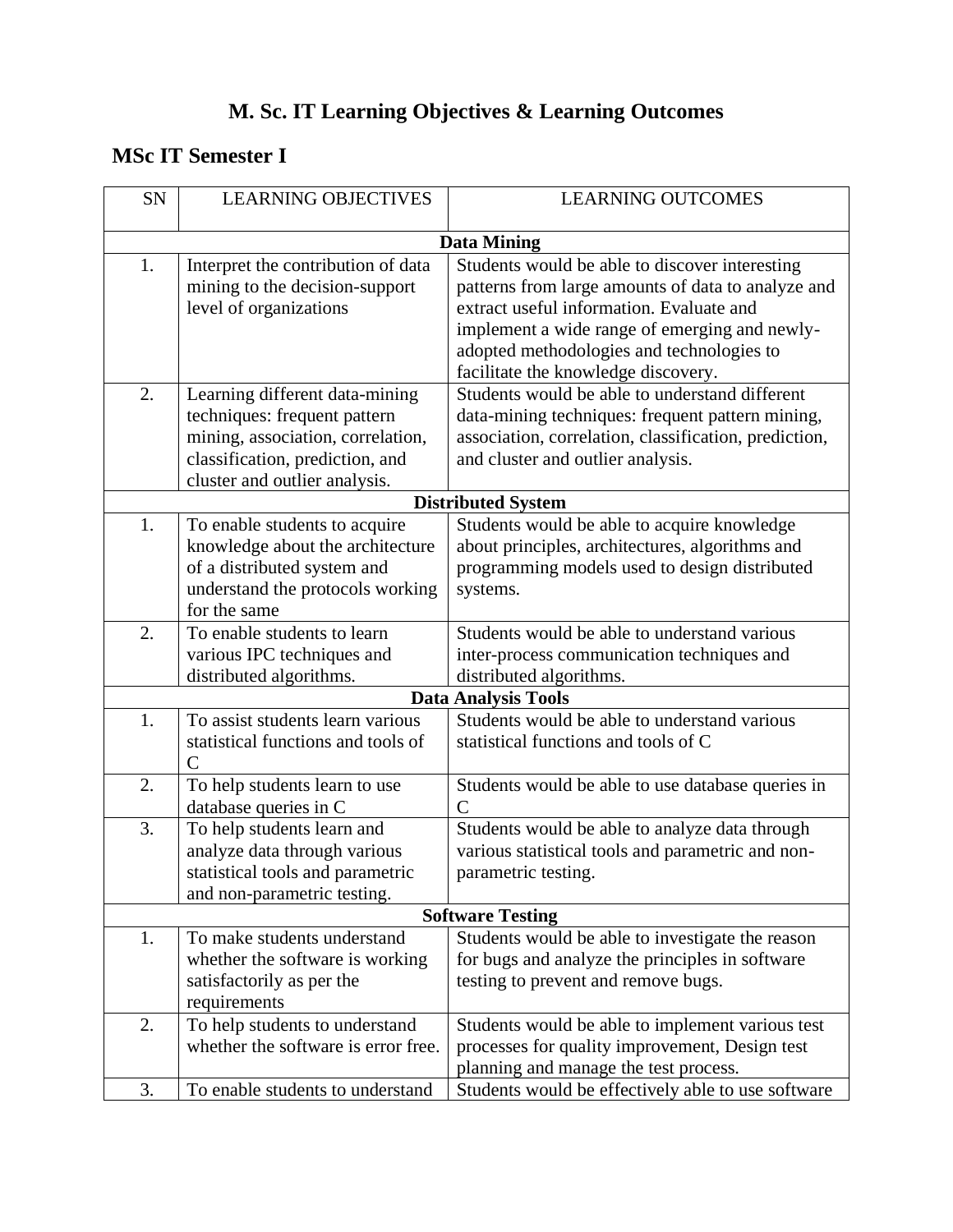|    | whether the software does its job<br>correctly and can be used in<br>production. | testing tools.                                      |
|----|----------------------------------------------------------------------------------|-----------------------------------------------------|
|    |                                                                                  | <b>Data Mining Practical</b>                        |
| 1. | Evaluate the performance of                                                      | Students would be able to evaluate, select and      |
|    | different data-mining algorithms                                                 | apply appropriate data-mining algorithms, interpret |
|    |                                                                                  | and report the output appropriately to solve        |
|    |                                                                                  | problems and make predictions.                      |
| 2. | Propose data-mining solutions                                                    | Students would be able to understand various data-  |
|    | for different applications                                                       | mining solutions for different applications.        |
|    |                                                                                  | <b>Distributed System Practical</b>                 |
| 1. | To simulate the working of a                                                     | Students would be able to simulate the working of   |
|    | client server paradigms in a                                                     | various client server inter-process communication   |
|    | distributed system                                                               | models.                                             |
|    |                                                                                  | <b>Data Analysis Tools Practical</b>                |
| 1. | To enable students to use                                                        | Students would be able to write programs in         |
|    | theoretical knowledge to write                                                   | Cygwin and can analyze and interpret data of any    |
|    | programs in Cygwin and analyze                                                   | statistical problem.                                |
|    | and interpret data.                                                              |                                                     |
|    |                                                                                  | <b>Software Testing Practical</b>                   |
| 1. | To help students to acquire                                                      | Students would be able to use practical knowledge   |
|    | knowledge about different types                                                  | of a variety of ways to test software and have an   |
|    | of testing with examples.                                                        | understanding of some of the tradeoffs between      |
|    |                                                                                  | testing techniques.                                 |
| 2. | To help students learn different                                                 | Students would be able to use different software    |
|    | tools -Selenium Tool, Ellipse                                                    | testing tools.                                      |
|    | software                                                                         |                                                     |

## **MSc IT Semester II**

| <b>SN</b> | <b>LEARNING OBJECTIVES</b>                                                        | <b>LEARNING OUTCOMES</b>                                                                                                                                               |
|-----------|-----------------------------------------------------------------------------------|------------------------------------------------------------------------------------------------------------------------------------------------------------------------|
|           |                                                                                   | <b>Mobile Computing</b>                                                                                                                                                |
| 1.        | To acquire knowledge about the<br>working of mobile and wireless<br>communication | Students would be able to learn the basic<br>fundamentals of mobile communication<br>systems.                                                                          |
| 2.        | To enable students to learn radio<br>communications and wireless<br>standards.    | Students would be able to understand mobile<br>radio communication principles and to study the<br>recent trends adopted in cellular systems and<br>wireless standards. |
|           |                                                                                   | <b>Advanced Computer Networks</b>                                                                                                                                      |
|           | To enable students to acquire                                                     | Students would be able to develop basic                                                                                                                                |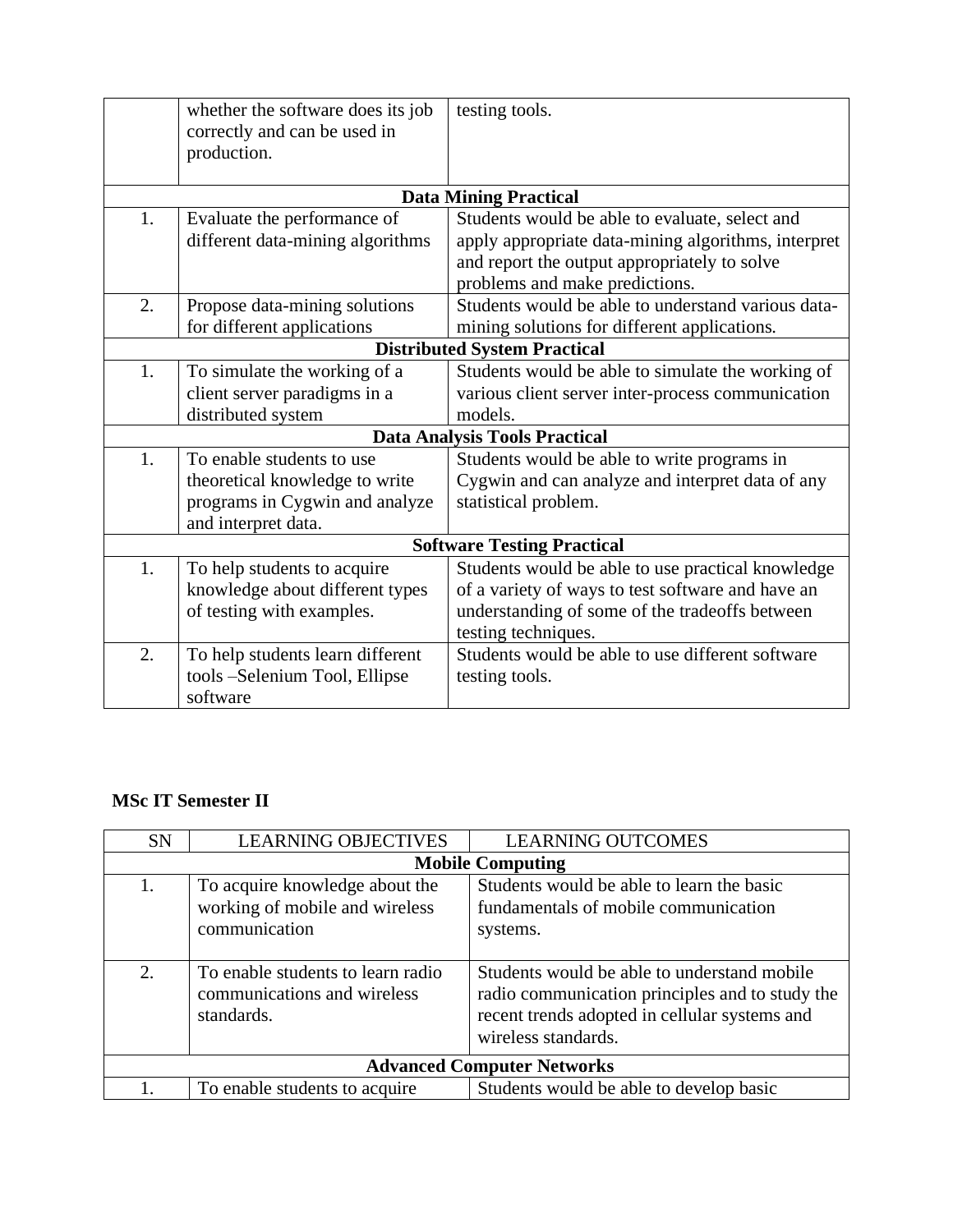|    | knowledge about models used for      | knowledge of the taxonomy and terminology              |
|----|--------------------------------------|--------------------------------------------------------|
|    | advanced networking.                 | related to networking models - OSI model and           |
|    |                                      | TCP/IP Protocol Suite and various Routing              |
|    |                                      | Protocols.                                             |
| 2. | To enable students to learn about    | Students would be able to acquire knowledge            |
|    | data and storage centers and WAN     | about Data centers, WAN designs and Storage            |
|    | designs considerations.              | Area Networks.                                         |
|    |                                      | <b>Cloud Computing and Ubiquitous System</b>           |
| 1. | To enable students to acquire in-    | Students would be able to understand the Cloud         |
|    | depth knowledge of Cloud             | Computing concepts, technologies,                      |
|    | Computing concepts, technologies,    | architectures, applications and role of                |
|    | architecture and applications by     | virtualization in cloud computing and gain             |
|    | introducing and researching state-   | knowledge of different emerging cloud software         |
|    | of-the-art in Cloud Computing        | environments.                                          |
|    | fundamental issues, technologies,    |                                                        |
|    | applications and implementations.    |                                                        |
| 2. | To enable students to learn the      | Students would be able to analyze different            |
|    | architecture and infrastructure of   | cloud computing platforms such as GAE, AWS             |
|    | cloud computing, including SaaS,     | and Azure                                              |
|    | PaaS, IaaS, public cloud, private    |                                                        |
|    | cloud, hybrid cloud, etc.            |                                                        |
|    |                                      | <b>Advanced Database Systems</b>                       |
| 1. | Learning Query optimization,         | Students would be able to get knowledge of             |
|    | parallel and distributed database    | Query optimization, parallel and distributed           |
|    | systems                              | database systems                                       |
| 2. | Execution of queries based on data   | Students would be able to implement SQL                |
|    |                                      | queries.                                               |
|    |                                      | <b>Mobile Computing Practical</b>                      |
| 1. | To help students to emulate the      | Students will be able to emulate the working of        |
|    | working mobile devices on smart      | mobile smart devices to develop mobile                 |
|    | or android devices                   | applications.                                          |
|    |                                      | <b>Advanced Computer Networks Practical</b>            |
| 1. | To enable students to simulate the   | Students would be able to simulate the working         |
|    | working of various networking        | of various routing protocols.                          |
|    | protocols                            |                                                        |
|    |                                      | <b>Cloud Computing and Ubiquitous System Practical</b> |
| 1. | To gain knowledge of application     | Students will be able to implement various             |
|    | development and deployment           | cloud environments such as Private Cloud,              |
|    | using cloud platforms.               | Azure application, server cluster, Open Nebula         |
|    |                                      | GAE.                                                   |
| 2. | To develop cloud based software      | Students would be able to implement cloud              |
|    | applications such as Open Nebula,    | service models such as IaaS, PaaS and SaaS             |
|    | Azure, Cluster, GAE etc              |                                                        |
|    |                                      | <b>Advanced Database Systems Practical</b>             |
| 1. | Learn to implement object            | Students would be able to implement object             |
|    | oriented, spatial, active, deductive | oriented, spatial, active, deductive and temporal      |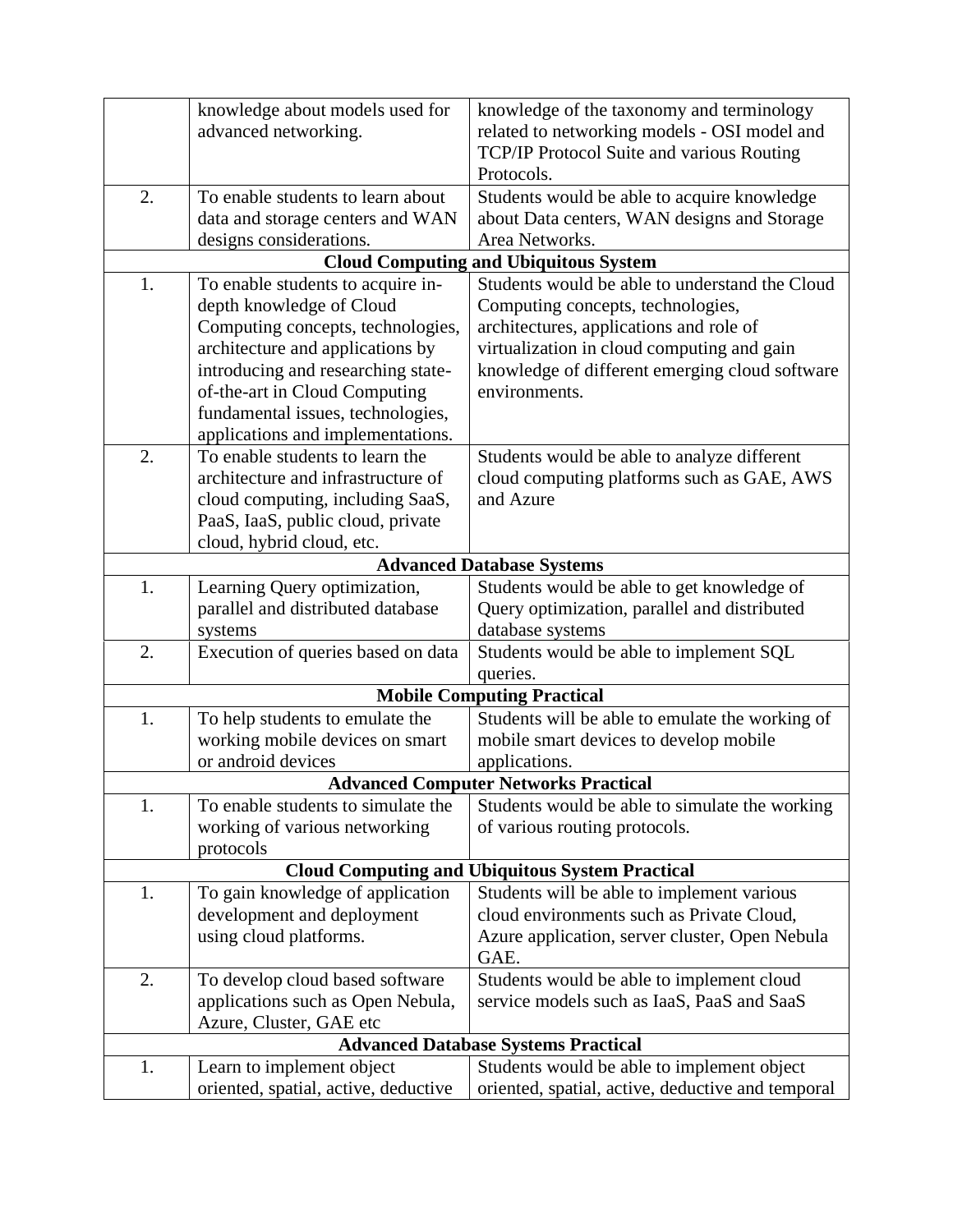| and temporal database systems. | database systems. |
|--------------------------------|-------------------|
|--------------------------------|-------------------|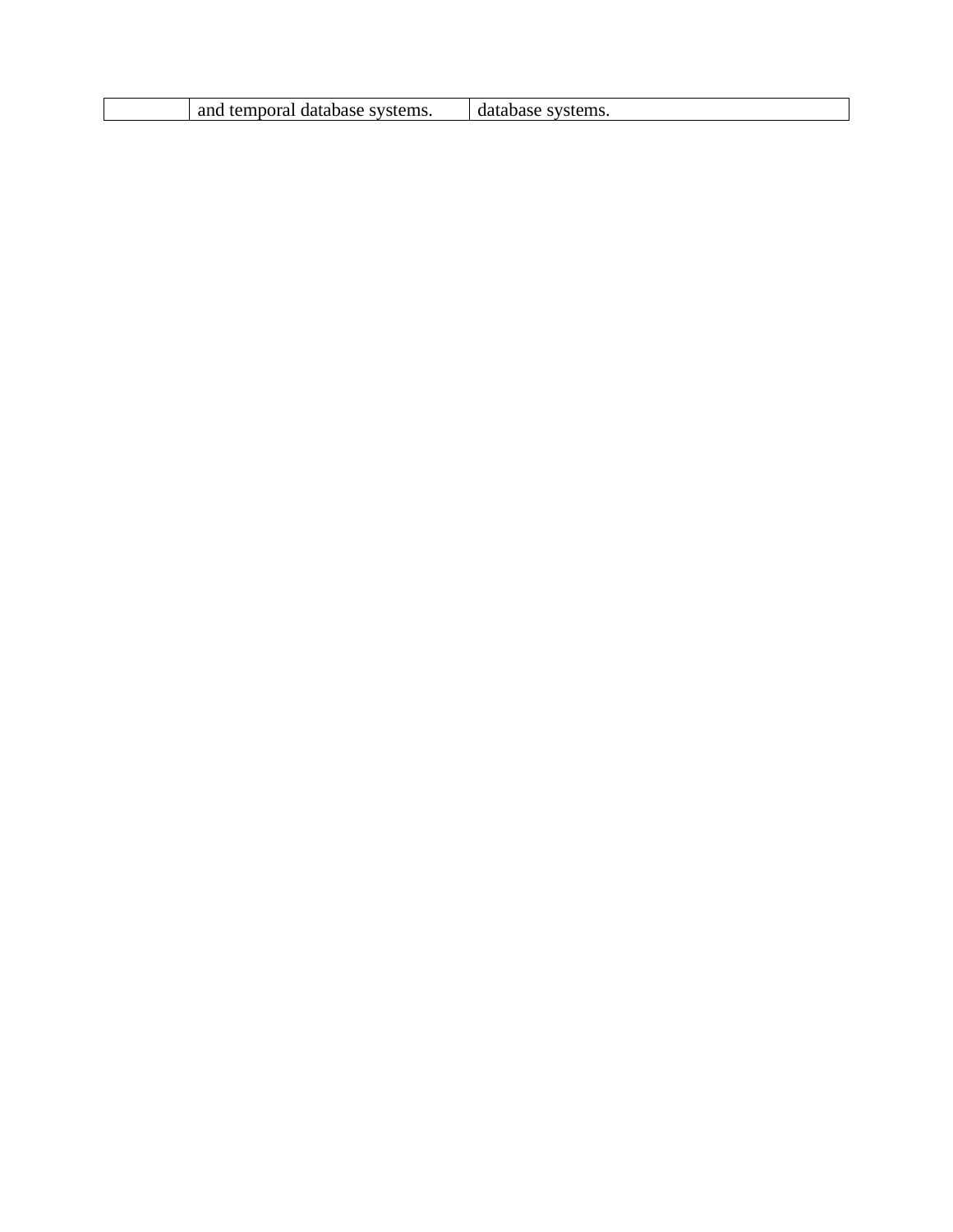#### **MSc IT Semester III**

| SN | <b>LEARNING OBJECTIVES</b>                                                                                                                           | <b>LEARNING OUTCOMES</b>                                                                                                                                                                                                 |
|----|------------------------------------------------------------------------------------------------------------------------------------------------------|--------------------------------------------------------------------------------------------------------------------------------------------------------------------------------------------------------------------------|
|    |                                                                                                                                                      | <b>Embedded Systems</b>                                                                                                                                                                                                  |
| 1. | To enable students to have<br>knowledge about the basic<br>working of a microcontroller<br>system and its programming<br>using high level languages. | Students would be able to understand the difference<br>between the general computing system and the embedded<br>system and also recognize its classification.                                                            |
| 2. | To provide students experience to<br>integrate hardware and software<br>for microcontroller applications<br>systems.                                 | Students would be able to provide knowledge to integrate<br>hardware and software for microcontroller application<br>systems.                                                                                            |
| 3. | To make students learn the basics<br>about various microcontrollers<br>and their applications.                                                       | Students would be able to acquire knowledge about<br>microcontrollers, embedded processors and their<br>applications                                                                                                     |
|    |                                                                                                                                                      | <b>Information Security Management</b>                                                                                                                                                                                   |
| 1. | To make students acquire<br>knowledge about information<br>security management system<br>ISMS and industry specific<br>security certifications       | Students would be able to understand the concept of<br>Information Security Management System and Security<br>Certifications.                                                                                            |
| 2. | To enable students to learn<br>industry recognized security<br>domains.                                                                              | Students would be able to understand types of domains<br>commonly recognized by the security industry.                                                                                                                   |
|    |                                                                                                                                                      | <b>Virtualization</b>                                                                                                                                                                                                    |
| 1. | To describe the aims of<br>virtualization                                                                                                            | Students would be able to understand the basics of<br>virtualization and study different types of virtualization<br>such as Network Virtualization, Storage Virtualization,<br>and Application Virtualization and so on. |
| 2. | To make students understand<br>installation, configuration, and<br>management of Computer<br>virtualization workstation and<br>servers.              | Students would be able to Install different servers on<br>virtual machine. (CISCO, XENCENTRE, VSphere,<br>VMWare)                                                                                                        |
|    |                                                                                                                                                      | <b>Ethical Hacking</b>                                                                                                                                                                                                   |
| 1. | To make students understand the<br>step-by-step methodology and<br>tactics that hackers use to<br>penetrate network systems                          | Students would be able to understand the core concepts<br>related to malware, hardware and software vulnerabilities<br>and their causes                                                                                  |
| 2. | To Give a better understanding of<br>IDS, firewalls, honeypots, and<br>wireless hacking.                                                             | Students would be able to appreciate the Cyber Laws and<br>impact of hacking and analyze social engineering methods                                                                                                      |
|    |                                                                                                                                                      | <b>Embedded Systems Practical</b>                                                                                                                                                                                        |
| 1. | To provide Knowledge to                                                                                                                              | Students would be able to understand the architecture and                                                                                                                                                                |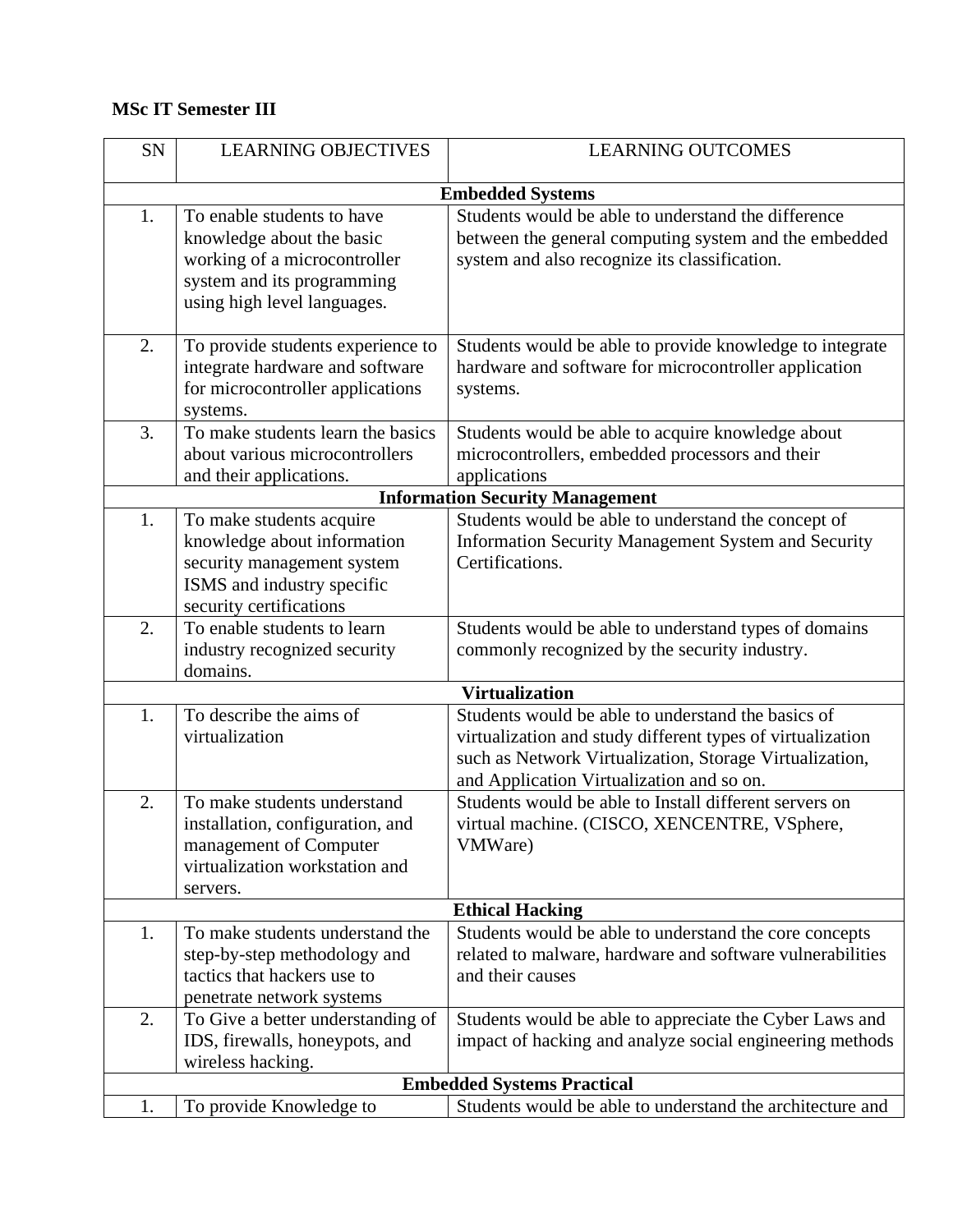|    | understand the Embedded                          | concepts of 8051 Microcontrollers.                           |  |
|----|--------------------------------------------------|--------------------------------------------------------------|--|
|    | systems design, Embedded                         |                                                              |  |
|    | programming and their operating                  |                                                              |  |
|    | system                                           |                                                              |  |
| 2. | To make students learn the basics                | Students would be able to have knowledge about the basic     |  |
|    | working of 8051 microcontrollers                 | working of a microcontroller system and its programming      |  |
|    | and embedded C programming.                      | in embedded C language.                                      |  |
|    | <b>Information Security Management Practical</b> |                                                              |  |
| 1. | To make students simulate the                    | Students would be able to simulate the working of various    |  |
|    | working of various security                      | security algorithms, protocols and security devices.         |  |
|    | protocols and tools                              |                                                              |  |
| 2. | To enable students to analyze                    | Students would be able to use tools like packet analyzer     |  |
|    | packets in a network.                            | and sniffing tools to analyze the data packets in a network. |  |
|    |                                                  | <b>Virtualization Practical</b>                              |  |
| 1. | To make students learn about                     | Students would be able to install and configure              |  |
|    | <b>VMware and Microsoft Virtual</b>              | virtualization technology such as VMware, virtual server     |  |
|    | Machine (VM) virtualization                      | components such as vCenter, virtual network and storage      |  |
|    | technologies                                     | such as vCenter server or ESxi.                              |  |
|    |                                                  |                                                              |  |
| 2. | To demonstrate the set up and                    | Students would be able to deploy, manage and migrate         |  |
|    | installation of different virtual                | virtual machines.                                            |  |
|    | servers such as vCenter, ESxi etc                |                                                              |  |
|    |                                                  | <b>Ethical Hacking Practical</b>                             |  |
| 1. | To make students learn concepts                  | Students would be able to assess an environment using        |  |
|    | of footprinting, network scanning                | footprinting                                                 |  |
|    | and packet sniffing                              |                                                              |  |
| 2. | To make students learn network                   | Students would be able to collect information using          |  |
|    | scanning to gain information.                    | network scanning                                             |  |

### **MSc IT Semester IV**

| <b>SN</b> | <b>LEARNING OBJECTIVES</b>                                                 | <b>LEARNING OUTCOMES</b>                                                                                                                                                                    |
|-----------|----------------------------------------------------------------------------|---------------------------------------------------------------------------------------------------------------------------------------------------------------------------------------------|
|           |                                                                            | <b>Artificial Intelligence</b>                                                                                                                                                              |
| 1.        | To make students understand basic<br>building blocks of AI.                | Students would be able to understand the building<br>blocks of AI as presented in terms of intelligent<br>agents.                                                                           |
| 2.        | Learn different methods of algorithms<br>for solving problems.             | Students would be able to analyze and formalize the<br>problem as a state space, graph, design heuristics<br>and select amongst different search or game based<br>techniques to solve them. |
| 3.        | To make students learn how to solve<br>satisfaction problems, mapping etc. | Students would be able to develop intelligent<br>algorithms for constraint satisfaction problems and                                                                                        |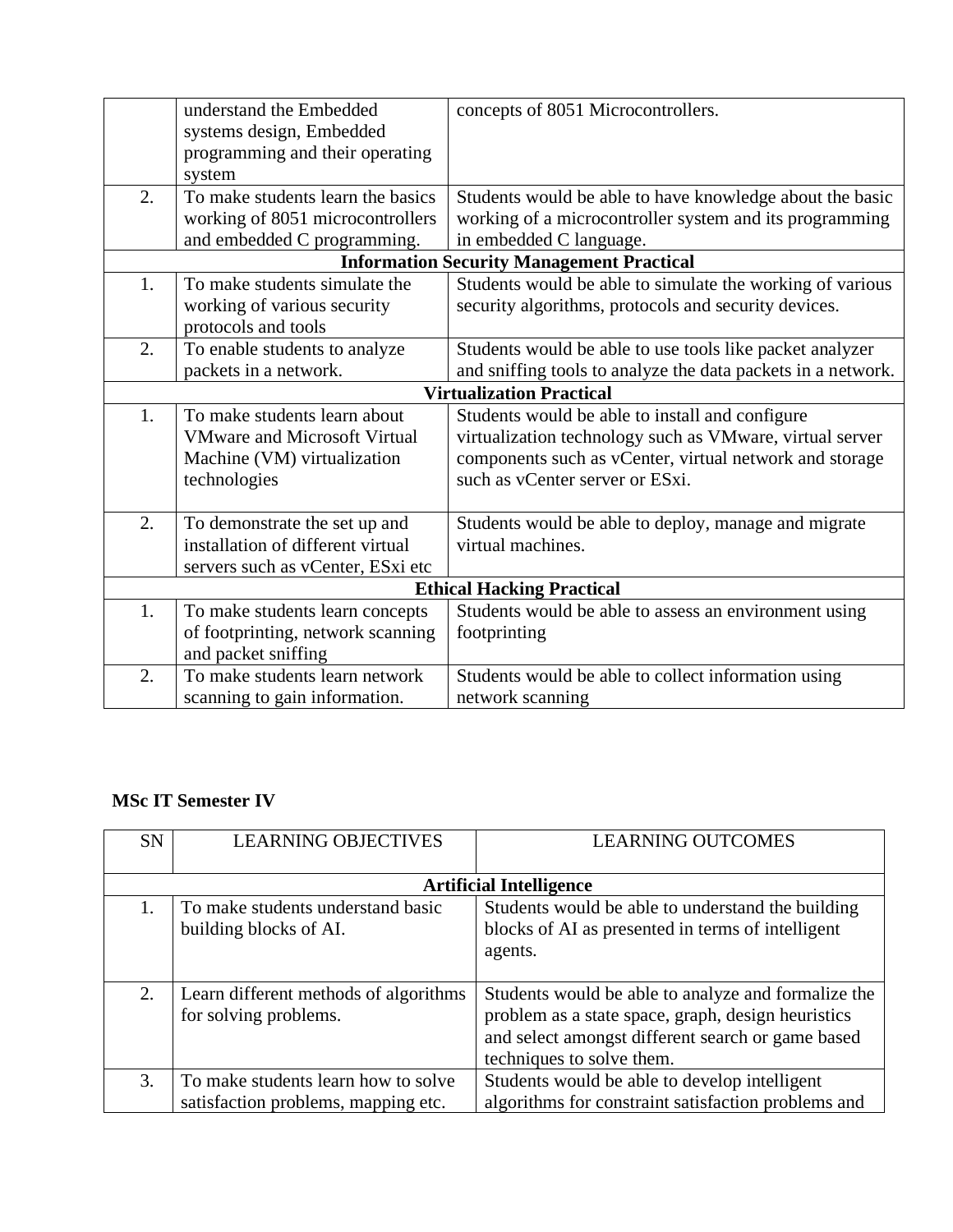|                                     |                                               | also design intelligent systems for Game Playing.      |
|-------------------------------------|-----------------------------------------------|--------------------------------------------------------|
| <b>IT Infrastructure Management</b> |                                               |                                                        |
| 1.                                  | To enable the students to understand          | Students would be able to apply basic information      |
|                                     | how an integrated ITSM framework              | technology service concepts to a current state of      |
|                                     | can be utilized to achieve IT business        | services using IT Infrastructure library.              |
|                                     | integration, cost reductions and              |                                                        |
|                                     | increased productivity.                       |                                                        |
| 2.                                  | To make students learn the                    | Students would be able to understand the               |
|                                     | relationship between Business                 | relationship between Business Strategy, Operations     |
|                                     | <b>Strategy, Operations Strategy, Process</b> | Strategy, Process Type, and the impact of these on     |
|                                     | Type, and the impact of these on              | managerial decision making and choices.                |
|                                     | managerial decision making and                |                                                        |
|                                     | choices.                                      |                                                        |
|                                     |                                               | <b>Computer Forensics</b>                              |
| 1.                                  | To provide students with a                    | Students would be able to provide an understanding     |
|                                     | comprehensive overview of                     | Computer forensics fundamentals                        |
|                                     | collecting, investigating, preserving,        |                                                        |
|                                     | and presenting evidence of cyber-             |                                                        |
|                                     | crime left in digital storage devices.        |                                                        |
| 2.                                  | To make students understand file              | Students would be able to analyze various computer     |
|                                     | system basics and where hidden files          | forensics technologies                                 |
|                                     | may lie on the disk, as well as how to        |                                                        |
|                                     | extract the data and preserve it for          |                                                        |
|                                     | analysis.                                     |                                                        |
| 3.                                  | To make students learn industry               | Students would be able to conduct digital              |
|                                     | professional standards for performing         | investigations that conform to accepted professional   |
|                                     | digital investigations.                       | standards and are based on the investigative           |
|                                     |                                               | process: identification, preservation, examination,    |
|                                     |                                               | analysis and reporting                                 |
|                                     |                                               | <b>Cloud Management</b>                                |
| 1.                                  | To help students understand a public          | Students would be able to get in depth knowledge       |
|                                     | or private cloud and learning about           | about different cloud services such as public,         |
|                                     | cloud computing instances or create           | private and hybrid clouds.                             |
|                                     | new ones, monitor utilization and             |                                                        |
|                                     | costs, and adjust resource allocations.       |                                                        |
| 2.                                  | To enable students learn cloud                | Students would be able to be able learn how to         |
|                                     | infrastructure management.                    | manage the cloud infrastructure using automated        |
|                                     |                                               | techniques and to acquire knowledge about the          |
|                                     |                                               | Microsoft System center 2012.                          |
|                                     |                                               | <b>Computer Forensics Practical</b>                    |
| 1.                                  | To demonstrate the ability to create          | Students would be able to evaluate the effectiveness   |
|                                     | forensically sound image files and            | of available digital forensics tools and use them in a |
|                                     | working copy drives from both live            | way that optimizes the efficiency and quality of       |
|                                     | and at-rest computer systems using a          | digital forensics investigations.                      |
|                                     | variety of commercial and open                |                                                        |
|                                     | source tools.                                 |                                                        |